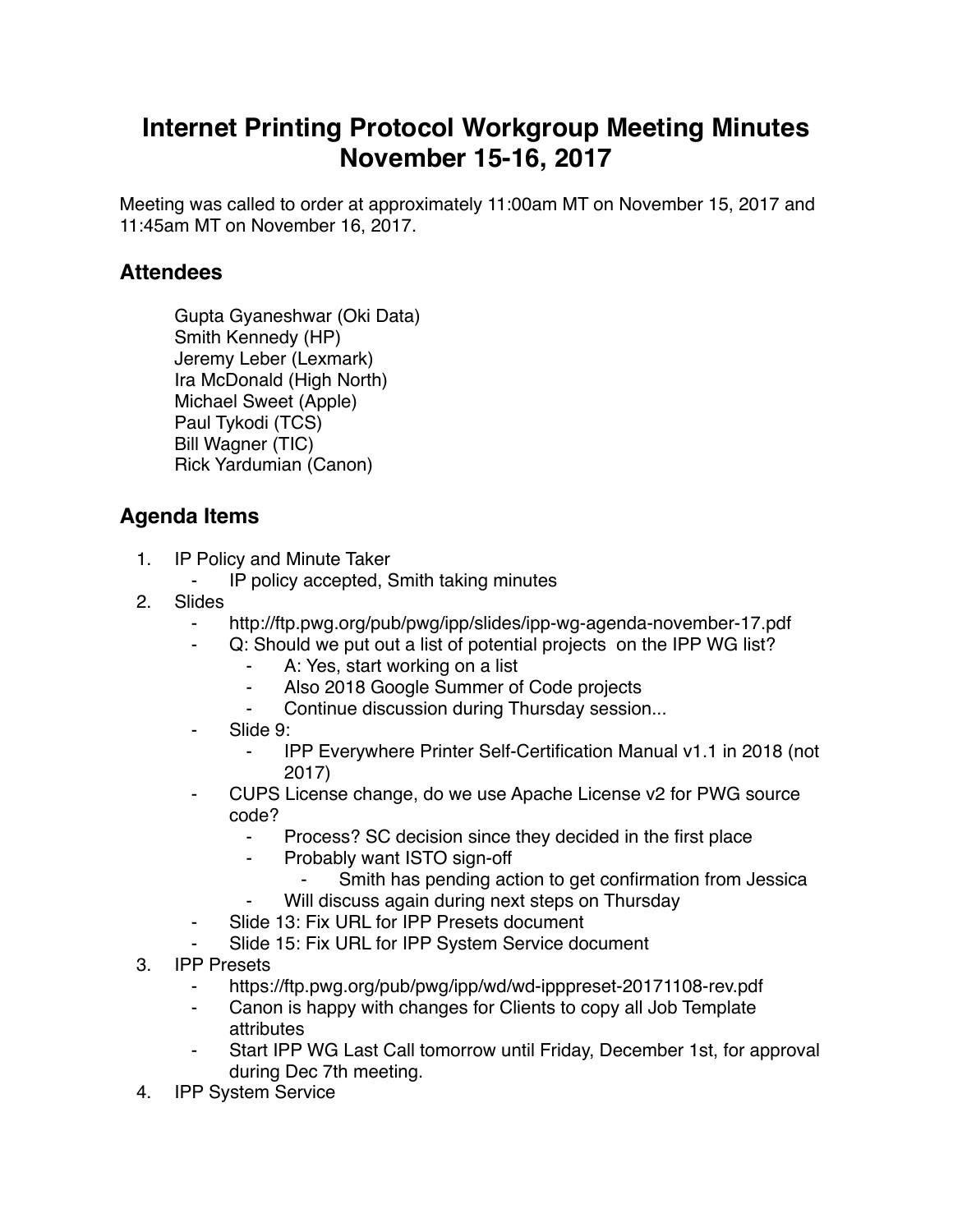- ⁃ http://ftp.pwg.org/pub/pwg/ipp/wd/wd-ippsystem10-20171113-rev.pdf
- Section 6.1.2:
	- Q: Move Create-Printer to section 6.4 (System Operations)? ⁃ A: Consensus is yes, move it
- ⁃ Section 6.2.2:
	- Move Create-Resource to section 6.4 (System Operations)
- Section 6.3.1:
	- Move Create-Resource-Subscriptions to section 6.1 (Resource Operations)
- ⁃ Section 6.3.2:
	- Move Create-System-Subscriptions to section 6.4 (System Operations)
- Section 6.3: Remove (two operations moved elsewhere)
- Section 6.4.8:
	- Come up with diagram for Restart-System
	- Smith: maybe a PlantUML diagram?
	- ⁃ Mike: or maybe a simple flow chart showing the steps, with systemstate/-reasons values along each step
	- ⁃ Action: Mike to produce state diagram for Restart-System, add to IPP System
- ⁃ Section 8.x:
	- ⁃ Use extension format from IPP INFRA spec.
- Section 8.1:
	- Split into three separate sections.
- ⁃ Section 9.1:
	- Add resource and system keywords patterned off printer notifications, maybe "resource-installed", etc.
		- Action: Mike to add resource and system notify-events keywords in IPP System
	- Mike will issue next draft with his changes
- 5. IPP Get-User-Printer-Attributes
	- ⁃ http://ftp.pwg.org/pub/pwg/ipp/wd/wd-ippgupa-20171108-rev.pdf
	- Section 4:
		- ⁃ Replace "non-TLS" with "HTTP connection without TLS"
		- Add missing reference for RFC 5246 (TLS 1.2) after [RFC2817]
	- ⁃ Section 7:
		- Replace "non-TLS" with "HTTP connection without TLS"
	- ⁃ Section 8.1:
		- ⁃ Add RFC 5246
	- ⁃ Post updated draft and start IPP WG Last Call until Friday, December 1st, for approval during Dec 7th meeting.
	- **⁃** http://ftp.pwg.org/pub/pwg/ipp/wd/wd-ippgupa-20171116-rev.pdf
		- Section 7: Add reference to [RFC5246]
			- **⁃** Section 8.1: Drop reference to System service spec.
			- Smith to post a quick update
- 6. IPP Authentication Methods
	- http://ftp.pwg.org/pub/pwg/ipp/whitepaper/tb-ippauth-20170803.pdf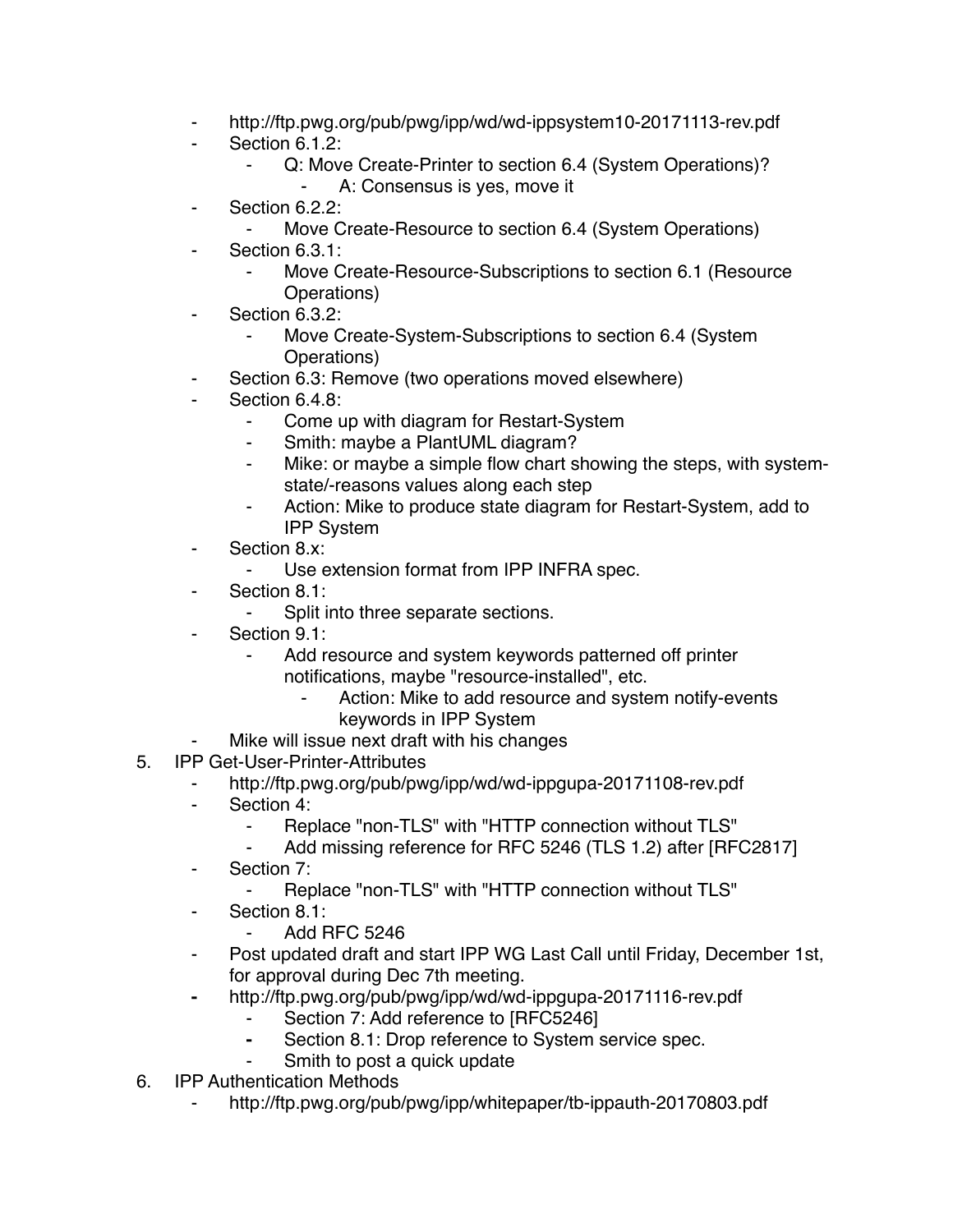- ⁃ Much live discussion of the OAuth2 sequence diagram, with corrections and additions for token introspection. Smith will post an update
- Section 3.1.5:
	- ⁃ "End HTTP Negotiate Authentication"
- Section 4
	- **Client and Printer subsections** 
		- ⁃ 4.1 Client Recommendations:
			- General:
				- PII and passwords should be stored securely at rest [look for standard references]
				- ⁃ Secure connections should be used, per RFC 8010/8011
				- Local policies or controls for reuse of credentials save username and/or password, etc.?
				- ⁃ Reference TLS best current practices for X.509 validation of printer certs, policies, trust-on-first-use (TOFU) and/or trusted roots?
					- Some of this should be in section 6 (security considerations)
				- OAuth<sub>2</sub>:
					- User experience considerations
					- Reference native app best practices and PKCE RFCs - web view out of process/isolated to avoid information leaks and spoofing attacks (RFC 7636 for PKCE and RFC 8252 for Native Apps recommendations)
				- Negotiate:
	- ⁃ 4.2 Printer Recommendations:
		- General:
			- PII and passwords should be stored securely at rest [look for standard references] or not stored at all
			- ⁃ Secure connections should be used, per RFC 8010/8011
			- Say something about X.509 certs point to best practices, recommend longer expiration dates for selfsigned certs, CA-signed certs, "Let's Encrypts" CA support?
		- OAuth<sub>2</sub>:
			- PKCE (RFC 7636), OAuth 2.0 Device Flow
		- Negotiate:
- 7. Extended Printer States (printer-state-reasons)
	- Don't have many printer-state-reasons for non-critical/temporary states like "cooling down" or "warming up"
	- White paper or part of MFD Alerts update?
		- Good fit for MFD Alerts
		- Also note that host resources MIB status bits are garbage and don't use them (wrong since RFC 1759)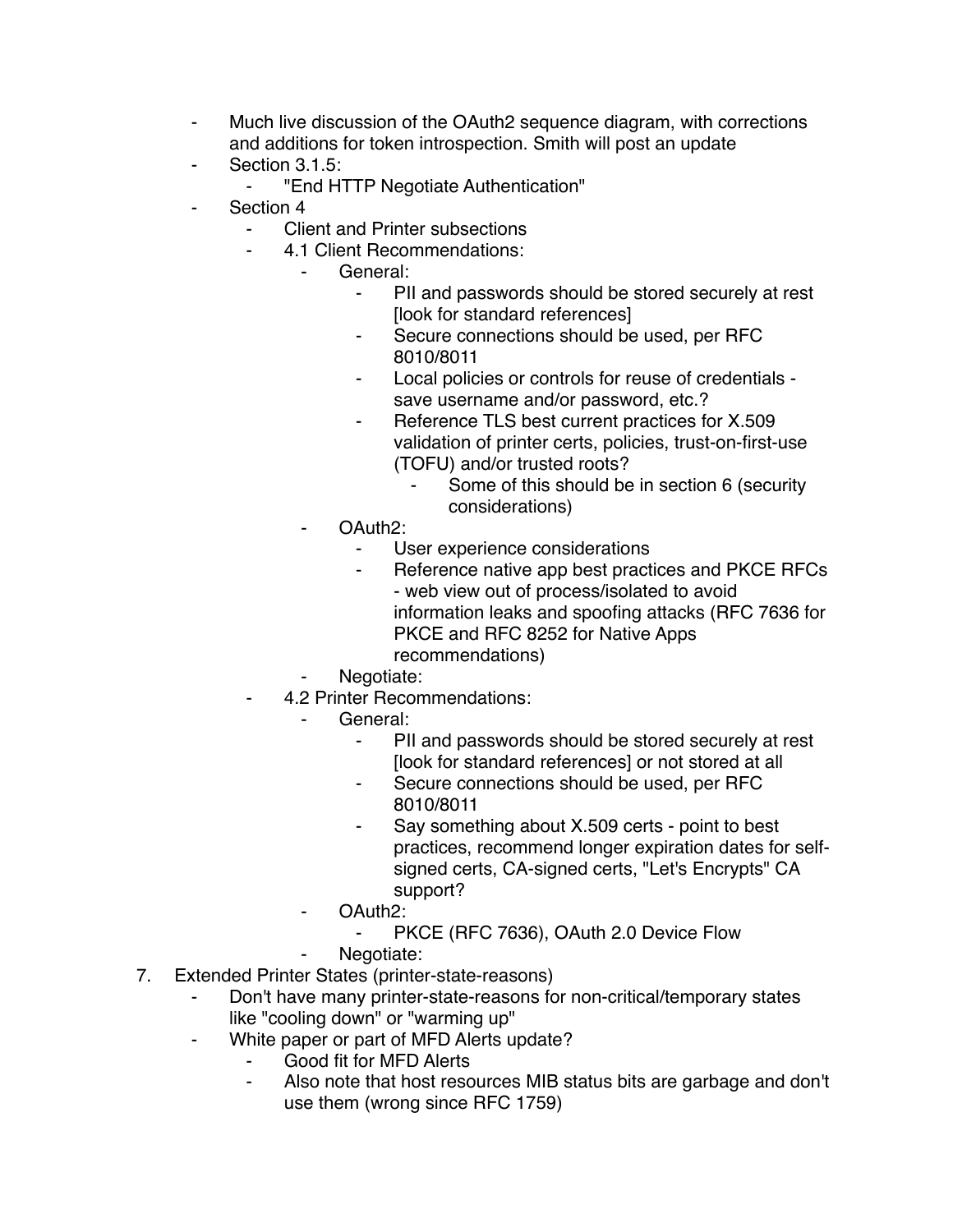- Maybe go through MFD alerts and add missing temporary/don't panic keywords for the fuser, subunits, etc.
	- Explore whether temporary/process states should be recorded/ alerted?
	- Chronic non-critical states might indicate a bigger problem? Do we switch to a different (critical) state reasons keyword?
- 8. Liaison Status
- ⁃ 9. Future Work
	- **IPP Everywhere MFD/2.0?** 
		- Do we need it? New specs don't have widespread adoption yet, already have IPP Everywhere requirements baked in...
		- But what about self-certification tools/specs?
			- Do we need a full suite and portal, or just ipptool test files?
			- ⁃ Just a basic ipptool test file testing supported attributes/ operations - basic validation
				- ⁃ Host in ippsample Github project
				- Publish on FTP server
				- Could be used as part of future/third-party certification suites/programs?
				- Develop in parallel with spec, informative reference to the file on the FTP server
				- Go back through existing specs and make a prioritized short list that need to be done
					- ⁃ PWG 5100.21-2017: IPP 3D Printing Extensions v1.0 (3D)
					- ⁃ PWG 5100.1-2017: IPP Finishings 2.1 (FIN)
					- PWG 5100.18-2015: IPP Shared Infrastructure Extensions (INFRA)
				- Do tests for all future specs/registrations
		- Is the lack of certification preventing/inhibiting adoption?
	- ⁃ IPP 3D:
		- Getting adoption, how to get vendors to use it and get away from the printer-driver/app style of things
		- Materials: what to add? Paul's working on that
		- Update in 2018?
			- Only if needed, new values can just be registered
	- Potential ippsample work:
		- PWG Raster "lint" program
			- ⁃ Issue #29 in ippsample project
		- ippserver and attribute files
			- ipptool now supports writing them from Get-Printer-Attributes responses
			- ⁃ but Smith having some issues with some attribute types/ values (1setOf textWithoutLanguage)
				- ippserver-data-type-test.conf shows issues (see commented out ATTR lines)